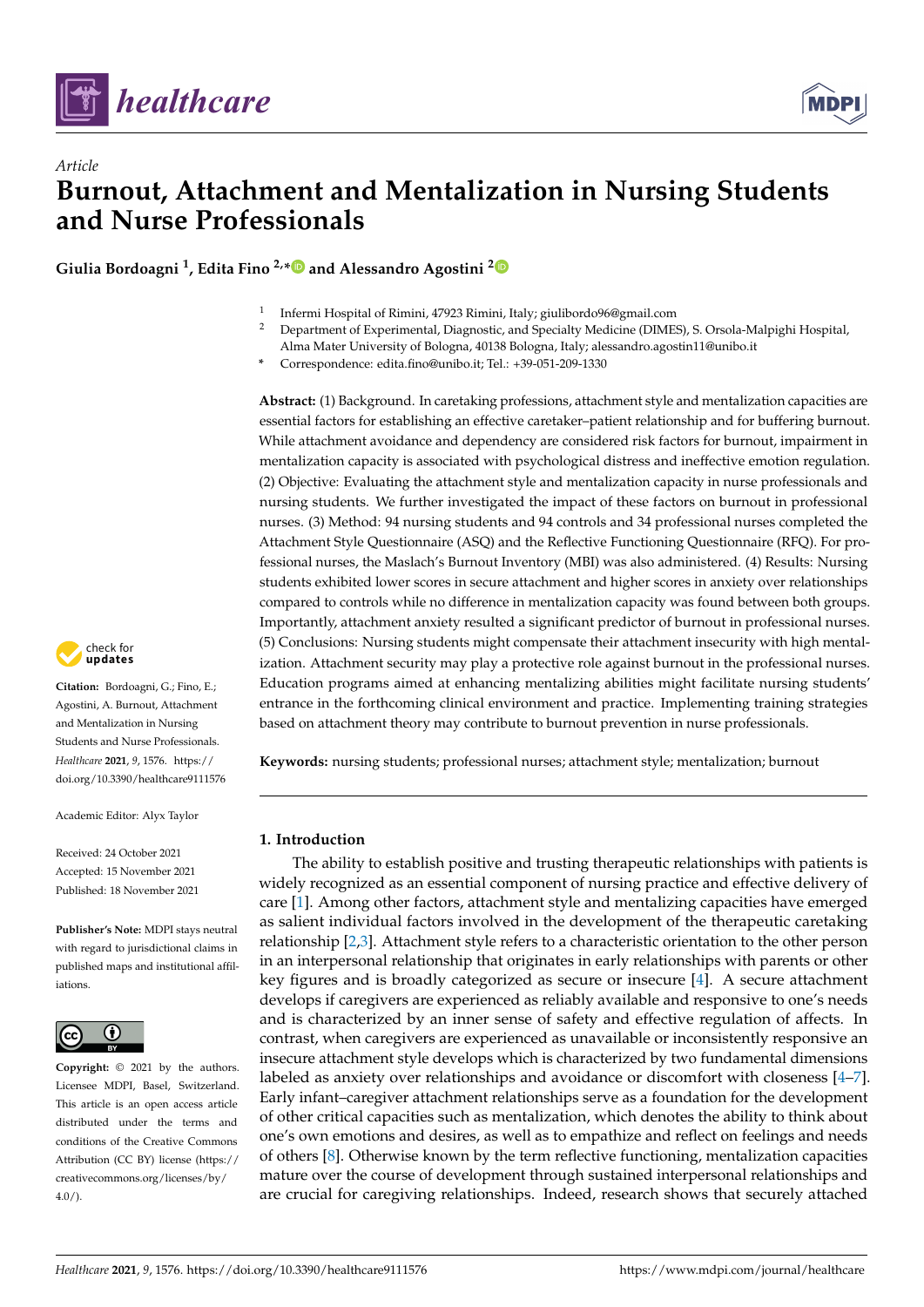caregivers may be better able to appropriately respond to patients with emotional distress compared to the insecurely attached caregivers [\[1–](#page-5-0)[3\]](#page-5-2). Attachment insecurity on the other hand, combined with low empathy or mentalization capacity are associated with burnout, the syndrome of physical and emotional exhaustion, depersonalization, and inefficiency at work which plagues caretaking professions such as nursing [\[9\]](#page-6-2).

Among healthcare professions, nursing is perhaps the most demanding as it requires delivering compassionate care in often stressful and adverse conditions and to effectively navigate complex interpersonal relations with patients, families and other healthcare professionals [\[10](#page-6-3)[,11\]](#page-6-4). If more insecurely attached individuals cope less well with stress, are tendentially ill-equipped in mentalization capacities that facilitate interpersonal relationships and are more prone to burnout, then adult attachment insecurities and poor mentalization capacity may be expected to predict burnout in nurse professionals. While the mechanisms through which attachment style and mentalization capacity affect burnout in caretaking professionals need to be more thoroughly elucidated, one study found that mentalization, but not attachment style predicted the effectiveness of psychotherapists and that high mentalization ability compensated for insecure attachment [\[12\]](#page-6-5). To our knowledge, no study has yet examined the relationship of attachment insecurity, mentalization capacity and burnout in the nursing profession.

The purpose of the present study was to address this issue and investigate the interrelationship between attachment style, mentalization and burnout in the nursing workforce. The objective was that of evaluating attachment style and mentalization capacity in nursing students as important individual factors in their chosen line of work. Second, we aimed to shed light on the ways that attachment style and mentalizing capacity may affect burnout in professional nurses.

#### **2. Materials and Methods**

# *2.1. Study Design and Sampling*

A case–control cross-sectional design was used to assess attachment style and mentalization in nursing students and controls and the impact of these factors on burnout was further assessed in a sample of professional nurses. All third-year nursing students attending the Nursing School of University of Bologna (courses of Faenza and Rimini) were invited to participate in the study. Recruitment of participants took place over a three-month period via information meetings held after lecture during which participants were verbally explained the purpose of the study and that participation was on voluntary basis. The inclusion criteria were being a nursing student and a native Italian speaker. For the recruitment of the control group, advertisements and posters were exposed in various university premises and supermarkets in Bologna. Inclusion criteria were being 18 years or older, whereas exclusion criteria involved being a health care provider (i.e., nurse, medical doctor, psychotherapist, medical student, nursing student) and non-native Italian speaker.

To recruit the group of nurse professionals, an invitation email was sent to all nurses of the S. Orsola-Malpighi University Hospital of Bologna to participate in a voluntary paper-based survey. The recruitment process took place over a three-month period and inclusion criteria were being a registered nurse directly delivering care in various clinical units, with at least one year of professional experience, and being a native Italian speaker. The study was conducted at the University of Bologna and trained psychologists of the Department of Experimental, Diagnostic, and Specialty Medicine (DIMES) administered the psychometric questionnaires. The study was approved by the Institutional Review Board of University of Bologna (Protocol Nr: 13264, date 15 January 2018), and all participants provided written consent.

# *2.2. Data Collection Instruments*

To investigate the attachment style, we used the Attachment Style Questionnaire (ASQ) [\[13\]](#page-6-6) which is a 40-item self-report questionnaire designed to assess the attachment dimensions. ASQ items consist in statement such as "I think it is important that people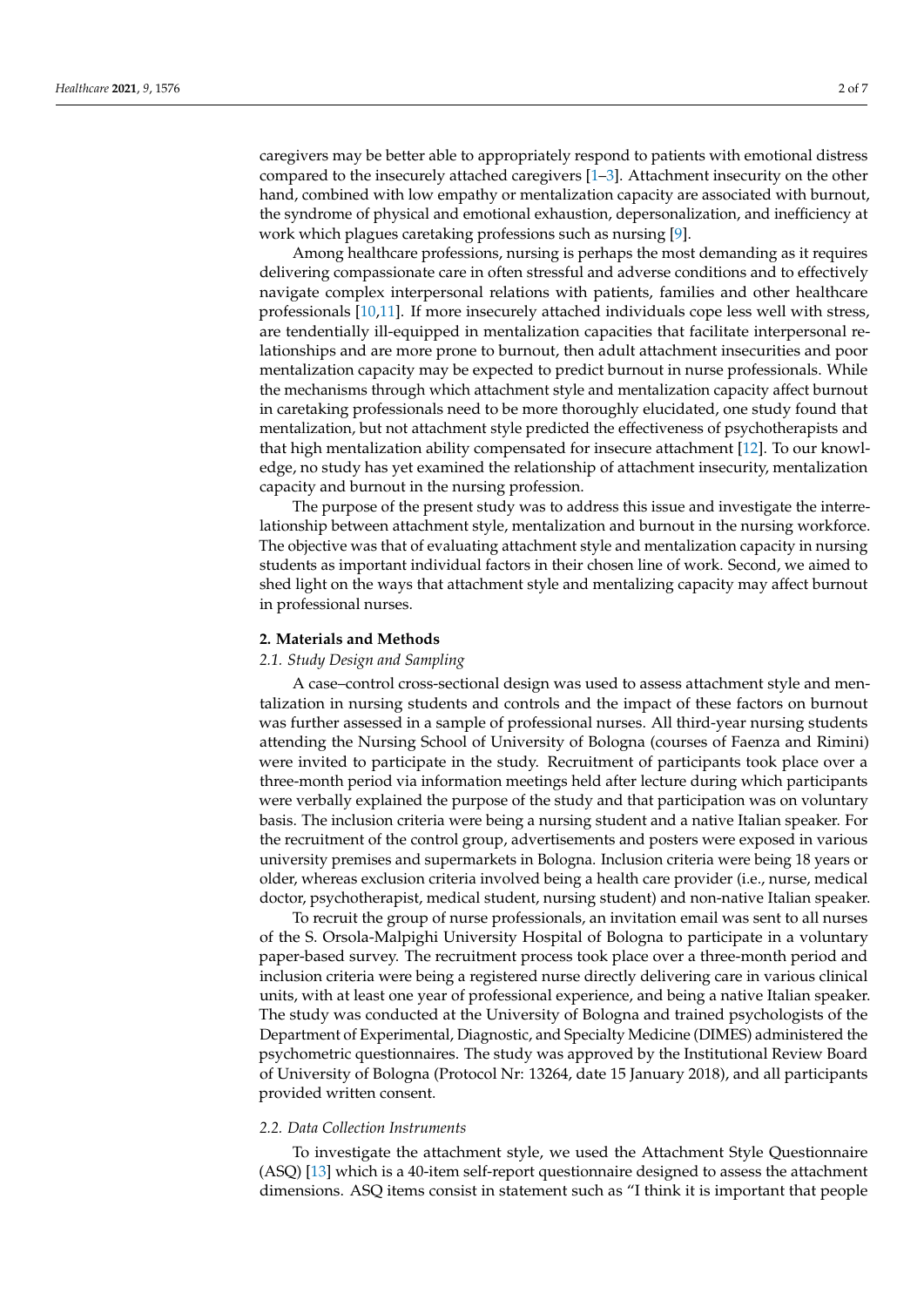can rely on each other" and participants are asked to rate their level of agreement or disagreement on a 6-points Likert scale, where  $1 =$  "totally disagree" and  $6 =$  "totally agree". The ASQ contains 5 subscales labelled as: (1) confidence (8 items), describing secure attachment, (2) discomfort with closeness (10 items) and (3) relationships as secondary  $(7 \text{ items})$ , both assessing attachment avoidance,  $(4)$  need for approval  $(7 \text{ items})$  and  $(5)$ preoccupation with relationships (8 items), both describing attachment anxiety.

Mentalizing capacity was measured with the brief version of the Reflective Functioning Questionnaire, (RFQ) [\[14\]](#page-6-7) which is a self-report questionnaire composed of eight items such as "Sometimes I do things without really knowing why". Items are scored on a 7-point Likert scale, ranging from  $1 =$  "completely disagree" to  $7 =$  "completely agree". The RFQ contains two subscales labeled as certainty (RFQc) and uncertainty (RFQu) about mental states. Low scores in RFQc describe people characterized by rigid certainty about the mental states they attribute to themselves and others (low mentalization), while high scores designate people who typically engage in thinking about how mental states influence behaviors (high mentalization). Conversely, high scores on RFQu designate people with difficulties in mentalization while low scores in RFQu reflect "the acknowledgment of the opaqueness of one's own mental states and that of others, typical of genuine mentalizing".

To measure burnout levels of nurse professionals we used Maslach's Burnout Inventory (MBI) [\[15\]](#page-6-8) a widely used questionnaire of 22 items which load on 3 factors: Emotional exhaustion (EE), measuring feelings of being emotionally drained in one's work; Depersonalization (DP), measuring insensitivity and impersonal responses towards recipients of one's care; and Personal achievement (PA), measuring feelings of being competent and successful in one's work. Items are scored on a 7-point Likert scale in which  $0 =$  "never" and  $6 =$  "every day". Based on research on nursing population a cut-off point  $>26$  was considered as indicative of high level of emotional exhaustion, a cut-off score >9 was considered as indicative of severe depersonalization, and a cut-off point <34 as indicating severe deficiency in personal achievement.

#### *2.3. Statistical Analysis*

Statistical analyses were conducted using Statistical Package for Social Sciences (SPSS) software version 24 (IBM, Armonk, NY, USA). For group comparisons Chi-squared tests and analysis of variance (ANOVA, New Providence, NJ, USA) were performed. To assess the relationship between attachment dimensions and mentalizing variables Pearson's r coefficients were computed for each group separately. To assess the role of Attachment style and Mentalizing on Burnout in professional nurses, we performed regression models using the stepwise method. Three separate multiple linear regression analyses were conducted to identify the role of demographic, attachment dimensions and mentalization measures on the three MBI subscales. Ten variables were entered into the model: age (in years), sex (being female), years of work, ASQ Confidence, ASQ Discomfort with closeness, ASQ Secondary with relationships, ASQ Need for approval, ASQ Preoccupation with relationships, RFQc and RFQu.

### **3. Results**

## *3.1. Sample Characteristics*

A total of 94 nursing students (71 females (75.5%) mean age  $22.43 \pm 2.62$ ) and 34 professional nurses (32 females, 94.2%, mean age  $47.21 \pm 7.69$ ) completed the study. The control group consisted of 94 subjects (68 females, 72.3% mean age 23.21  $\pm$  5.29) matched with the nursing students' group for sex, age and education. Table [1](#page-3-0) shows the sociodemographic data and scores on psychometric measures for professional nurses, nursing students and the control group separately.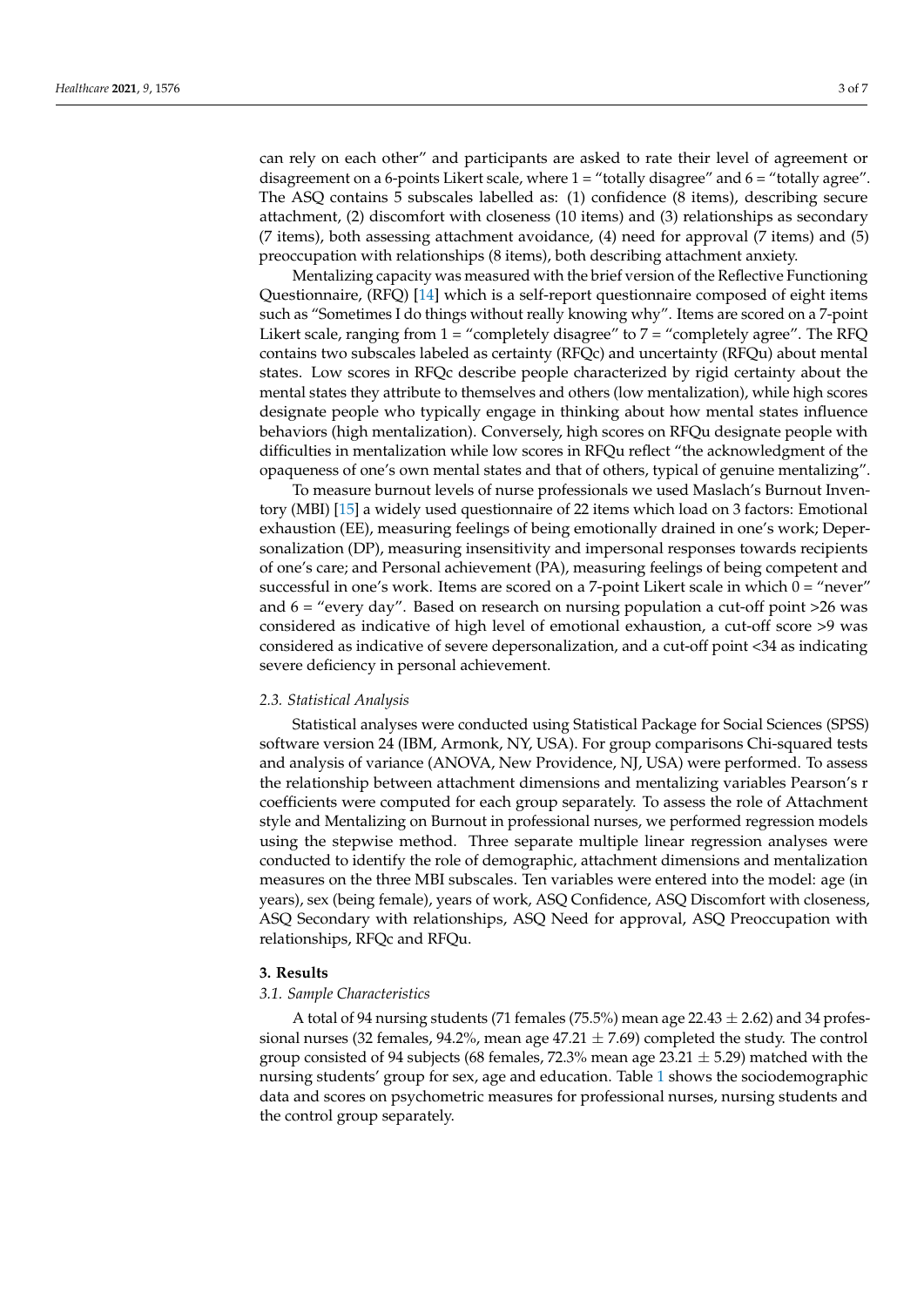| <b>Measured Variables</b>                                                                                                                                                                               | Professional<br>Nurses $(n = 34)$                                                                                                                 | <b>Nursing</b><br>Students ( $n = 94$ )                                                                                                                  | Controls<br>$(n = 94)$                                                                                                                                   |
|---------------------------------------------------------------------------------------------------------------------------------------------------------------------------------------------------------|---------------------------------------------------------------------------------------------------------------------------------------------------|----------------------------------------------------------------------------------------------------------------------------------------------------------|----------------------------------------------------------------------------------------------------------------------------------------------------------|
| Socio demographics                                                                                                                                                                                      |                                                                                                                                                   |                                                                                                                                                          |                                                                                                                                                          |
| Age (years)                                                                                                                                                                                             | 47.21 $(\pm 7.69)$                                                                                                                                | 22.43 $(\pm 2.62)$                                                                                                                                       | $23.21 \ (\pm 5.29)$                                                                                                                                     |
| Sex (Male/Female)                                                                                                                                                                                       | 2/32                                                                                                                                              | 23/71                                                                                                                                                    | 26/68                                                                                                                                                    |
| Professional seniority                                                                                                                                                                                  | 11.03 $(\pm 9.18)$                                                                                                                                |                                                                                                                                                          |                                                                                                                                                          |
| Psychometric measures                                                                                                                                                                                   |                                                                                                                                                   |                                                                                                                                                          |                                                                                                                                                          |
| Attachment Style                                                                                                                                                                                        |                                                                                                                                                   |                                                                                                                                                          |                                                                                                                                                          |
| ASO Confidence<br>ASQ Discomfort with closeness<br>ASQ Relationships as secondary<br>ASQ Need for approval<br>ASQ Preoccupation with relationships<br>Mentalization<br>RFQ certainty<br>RFQ uncertainty | 33.12 $(\pm 6.72)$<br>$35 (\pm 7.29)$<br>$15.5 \ (\pm 6.13)$<br>$20 (\pm 4.25)$<br>26.52 $(\pm 7.21)$<br>1.39 $(\pm 0.74)$<br>$0.52 \ (\pm 0.41)$ | 30.36 $(\pm 4.43)$<br>34.22 $(\pm 5.05)$<br>14.98 $(\pm 5.16)$<br>$21.95 \ (\pm 5.26)$<br>30.22 $(\pm 6.50)$<br>$1.02 \ (\pm 0.62)$<br>$0.61 (\pm 0.51)$ | 31.71 $(\pm 4.33)$<br>32.99 $(\pm 4.63)$<br>14.85 $(\pm 4.36)$<br>21.26 $(\pm 4.77)$<br>28.47 $(\pm 5.38)$<br>$1.04 \ (\pm 0.58)$<br>$0.65 \ (\pm 0.52)$ |
| Burnout                                                                                                                                                                                                 |                                                                                                                                                   |                                                                                                                                                          |                                                                                                                                                          |
| MBI Emotional exhaustion                                                                                                                                                                                | 23.82 $(\pm 10.62)$                                                                                                                               |                                                                                                                                                          |                                                                                                                                                          |
| <b>MBI</b> Depersonalization                                                                                                                                                                            | 4.32 $(\pm 4.08)$                                                                                                                                 |                                                                                                                                                          |                                                                                                                                                          |
| <b>MBI</b> Personal achievement                                                                                                                                                                         | 39.64 $(\pm 6.33)$                                                                                                                                |                                                                                                                                                          |                                                                                                                                                          |

<span id="page-3-0"></span>**Table 1.** Socio-demographic data and mean (±SD) scores obtained on psychometric scales are reported separately for the professional nurses, nursing students and control group.

Note: MBI = Maslach burnout inventory; ASQ = attachment style questionnaire; RFQ = reflective functioning questionnaire.

There were no differences in terms of sociodemographic variables of age, sex and education between nursing students and the control group. Compared to controls, nursing students exhibited lower scores in the ASQ Confidence dimension describing secure attachment ( $F = 4.44$ ,  $p = 0.036$ ) and higher scores in the ASQ Preoccupation with relationships dimension describing anxiety over relationships (F = 4.05, *p* = 0.045) (see Table [1\)](#page-3-0). On the other hand, no group differences emerged in the comparison between the mentalization measures.

#### *3.2. Assessing the Relationship between Attachment Style and Mentalization in Nursing Students*

To assess the relationship between measures of attachment style (ASQ) and mentalization (RFQ) in nurse professional, nursing students and controls we computed Pearson's coefficients separately for each group. In nursing students, the dimension ASQ preoccupation with relationships was negatively correlated with RFQ certainty ( $r = -0.26$ ,  $p = 0.012$ ) and positively correlated with RFQ uncertainty  $(r = 0.22, p = 0.03)$ . In the control group, there was a positive correlation between ASQ preoccupation with relationships and RFQ certainty ( $r = 0.22$ ,  $p = 0.027$ ).

### *3.3. Assessing the Role of Attachment Style and Mentalization on Burnout in Nurse Professionals*

For the nurse professional group, results on the burnout subscales of emotional exhaustion, depersonalization and personal achievement revealed mean scores above the indicated cutoff values suggested for clinical relevance of symptoms (see Table [1\)](#page-3-0). No effects of age and professional seniority was found on burnout dimensions.

To further assess the relationship between attachment style and mentalization capacity on burnout in professional nurses a series of linear regressions were performed. In the first regression analysis with emotional exhaustion (EE) as dependent variable, there was a significant linear relationship between EE and the set of predictor variables:  $R^2 = 0.15$ ,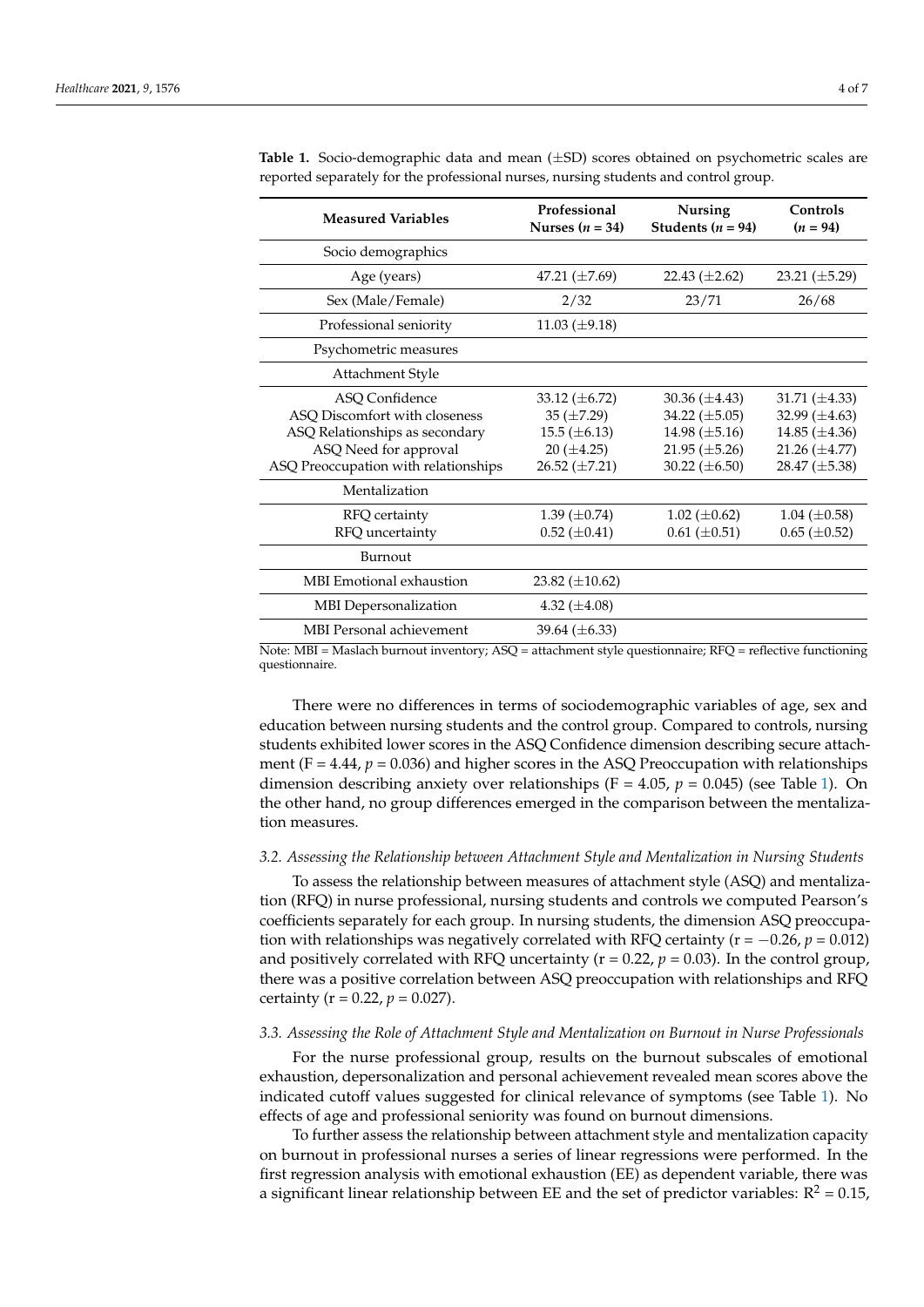$F = 5.78$  and  $p = 0.02$ . Among the parameters entered in the model, the significant predictor of EE was ASQ Need for approval (β = 0.39,  $t = 2.41$ ,  $p < 0.022$ ) (see Table [2\)](#page-4-0). In the second regression analysis with depersonalization (DP) as dependent variable, the linear relationship between DP and the set of predictor variables was also significant:  $R^2 = 0.23$ ,  $F = 9.57$ ,  $p = 0.004$ . Among the variables entered in the model, the significant predictor of DP was ASQ Need for approval (β = 0.48, *t* = 3.09, *p* < 0.004) (see Table [2\)](#page-4-0). In the third regression analysis, the linear relationship between personal achievement (PA) and the set of predictor variables was  $R^2 = 0.25$ ,  $F = 11.08$ ,  $p = 0.002$ . Like previous results, the significant predictor of PA was ASQ Need for approval ( $\beta = -0.51$ ,  $t = -3.33$ ,  $p = 0.002$ ) (see Table [2\)](#page-4-0).

<span id="page-4-0"></span>

| <b>Regression Model</b>        | <b>MBI Emotional Exhaustion</b> |              | <b>MBI</b> Depersonalization |              | <b>MBI Personal Achievement</b> |                  |
|--------------------------------|---------------------------------|--------------|------------------------------|--------------|---------------------------------|------------------|
| <b>Model Statistics</b>        |                                 |              |                              |              |                                 |                  |
| $R^2$                          | 0.15                            |              | 0.23                         |              | 0.26                            |                  |
|                                | $5.79*$                         |              | $9.57**$                     |              | $11.08**$                       |                  |
| Variables entered in the model |                                 | 95% Cl       |                              | 95% Cl       |                                 | 95% Cl           |
| ASQ Need for approval          | $0.39*$                         | (0.15, 1.80) | $0.48**$                     | (0.15, 0.76) | $-0.51**$                       | $(-1.21, -0.29)$ |

**Table 2.** Predictors of burnout in nurses (*n* =34).

\* *p* < 0.05. \*\* *p* < 0.01. Cl = confidential interval; ASQ = attachment style questionnaire; RFQ = reflective functioning questionnaire; Predictor variables in the model included: age, sex, years of work, ASQ Confidence, ASQ Discomfort with closeness, ASQ Secondary with relationships, ASQ Need for approval, ASQ Preoccupation with relationships, RFQ certainty, RFQ uncertainty.

#### **4. Discussion**

In the present study, two crucial dimensions for establishing positive and trusting caretaker–patient relationships, attachment style and mentalizing abilities were assessed across groups of nurse professionals, nursing students and controls. Our findings showed that compared to controls, nursing students exhibited higher scores in the dimensions revealing attachment insecurity, while no deficits emerged in terms of mentalization capacity. The role of attachment and mentalization on predicting burnout dimensions was further assessed in professional nurses with need for approval, one of the two main dimensions revealing attachment anxiety, resulting a significant predictor.

In line with previous studies  $[1-3]$  $[1-3]$ , the more pronounced insecure attachment exhibited by nursing students may affect their forthcoming clinical practice both in terms of their role as caregivers and as members of interdisciplinary healthcare teams. It may also represent a potential disturbing factor in the development of effective relationships with patients and families [\[11\]](#page-6-4). However, these findings should be discussed in the light of the results obtained on the mentalization measure. Mentalization allows the understanding of the needs of others and promotes attachment security facilitating effective interpersonal interactions and the development of trusting and positive relationships [\[8\]](#page-6-1). In the healthcare context, previous studies have found that therapists' mentalization capacity influences their therapy effectiveness independently of attachment style [\[12\]](#page-6-5), highlighting the role of high mentalization capacity in compensating for insecure attachment. Thus, it is reasonable to assume that nursing students may use the same mechanisms to compensate for their attachment insecurity. This has implications for nursing practice considering that mentalization abilities can be improved, both in patients with personality disorders and in healthy subjects though mentalization-based psychotherapies and training programs [\[8\]](#page-6-1).

Our results importantly highlight the usefulness of the assessment of attachment style and mentalization in professional nurses to elucidate and reinforce the role of protective factors against burnout. While previous research has shown that attachment avoidance and dependency predict burnout, our findings extend this knowledge to suggest that attachment anxiety may contribute to increasing levels of burnout in professional nurses. Indeed, the need for interpersonal approval in nursing clinical settings may be associated with feelings of incompetence and lack of personal accomplishment promoting emotional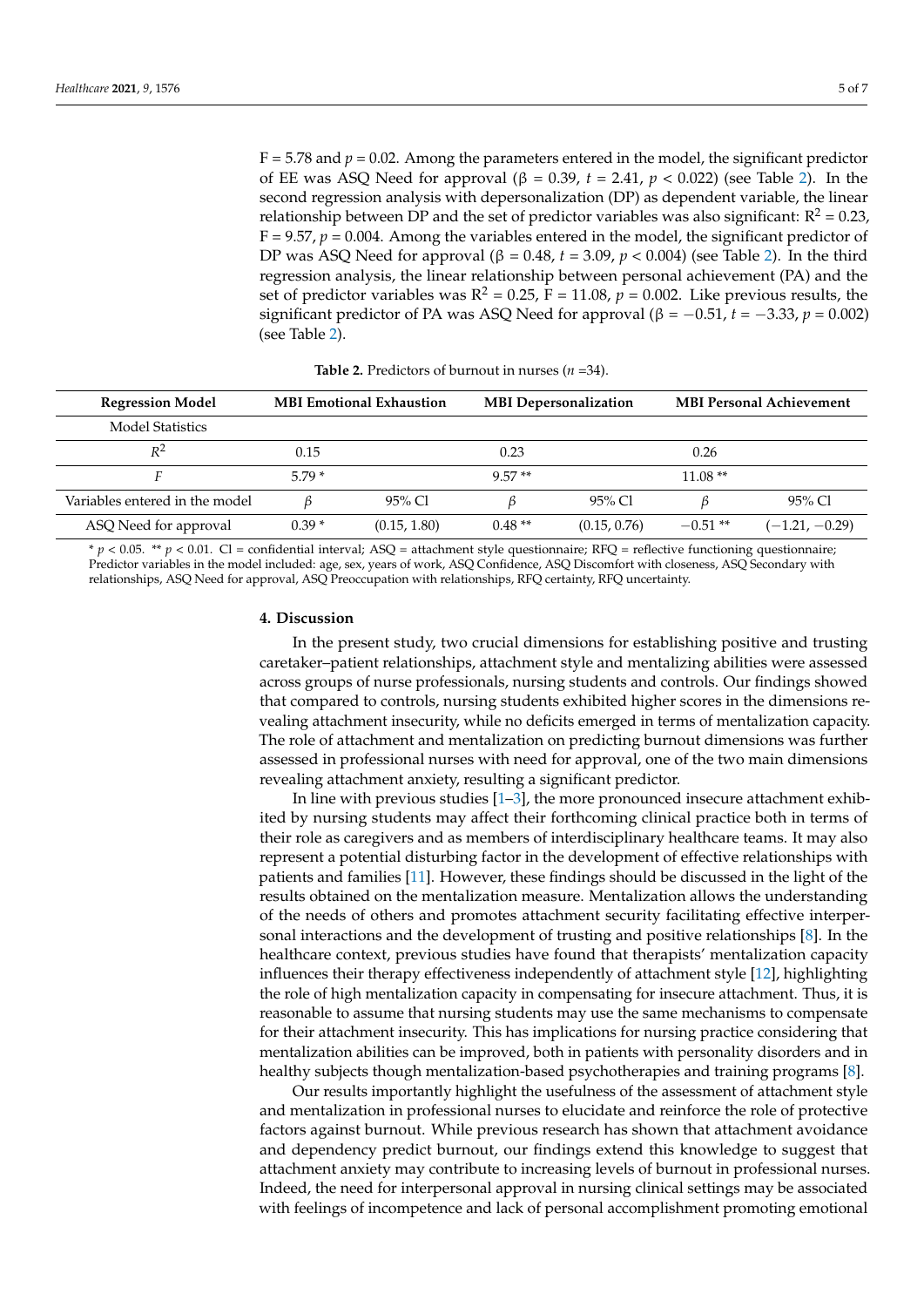distress and subsequent burnout. Although previous studies have found a negative association between burnout and empathy in nurse professionals [\[9\]](#page-6-2), in the present study, mentalization (or lack thereof), a construct that encompasses empathy, was not a predictor of burnout. It may be that the use of a self-report measure of mentalization capacity such as the RFQ might have been affected by potential low self-awareness, and thus may have obscured our results.

The present study is not exempt from limitations. For instance, the low number of participants in the nurse professionals' group and the single-centered nature of the study does not allow for generalization of results. Work-related factors such as working in different units (emergency, oncology, critical care, etc.) involving various degrees of exposure to interpersonal stress may have an impact on the roles and experience of participants and we did not directly address this issue. Future research involving a larger sample of nurse professionals and also including contextual variables such as workload or stressful life events are needed to more thoroughly investigate the interplay of these factors with attachment style, mentalization capacity and burnout in the nursing profession.

# **5. Conclusions**

In conclusion, results of the present study support the hypothesis that attachment insecurity may be a risk factor for burnout in professional nurses. In addition, the more pronounced attachment insecurity that we found in nursing students compared to controls suggests the usefulness of assessing attachment dimensions and mentalization capacity in both nursing students and nurse professionals with a view to developing and implementing undergraduate and on-job skill enhancement programs in these specific areas. Training programs aimed at enhancing reflective functioning skills might facilitate nursing students' entrance in the forthcoming clinical environment and practice and contribute to professional nurses' establishing more effective caretaking relationships.

**Author Contributions:** A.A., G.B. and E.F. conceived the study; A.A. and G.B. collected the data; A.A. and E.F. analyzed the data; A.A., E.F. and G.B. led the writing. All authors have read and agreed to the published version of the manuscript.

**Funding:** This research received no external funding.

**Institutional Review Board Statement:** The study was conducted according to the guidelines of the Declaration of Helsinki and approved by the Institutional Review Board of University of Bologna (Protocol Nr: 13264, date 15 January 2018).

**Informed Consent Statement:** Informed consent was obtained from all subjects involved in the study.

**Data Availability Statement:** Data supporting this article can be made available by the corresponding author upon reasonable request.

**Acknowledgments:** We thank the nursing students attending the Nursing School of University of Bologna and their academic tutors together with the nurse professionals of the S. Orsola-Malpighi University Hospital of Bologna for their precious contribution to this study.

**Conflicts of Interest:** The authors declare no conflict of interest.

#### **References**

- <span id="page-5-0"></span>1. Price, B. Developing patient rapport, trust and therapeutic relationships. *Nurs Stand.* **2017**, *31*, 52–63. [\[CrossRef\]](http://doi.org/10.7748/ns.2017.e10909) [\[PubMed\]](http://www.ncbi.nlm.nih.gov/pubmed/28792344)
- <span id="page-5-1"></span>2. Mimura, C.; Norman, I.J. The relationship between healthcare workers' attachment styles and patient outcomes: A systematic review. *Int. J. Qual. Health Care* **2018**, *30*, 332–343. [\[CrossRef\]](http://doi.org/10.1093/intqhc/mzy034) [\[PubMed\]](http://www.ncbi.nlm.nih.gov/pubmed/29917160)
- <span id="page-5-2"></span>3. Jimenez, X.F. Attachment in medical care: A review of the interpersonal model in chronic disease management. *Chronic. Illn.* **2017**, *13*, 14–27. [\[CrossRef\]](http://doi.org/10.1177/1742395316653454) [\[PubMed\]](http://www.ncbi.nlm.nih.gov/pubmed/27269506)
- <span id="page-5-3"></span>4. Bowlby, J. Attachment theory and its therapeutic implications. *Adolesc. Psychiatry* **1978**, *6*, 5–33. [\[PubMed\]](http://www.ncbi.nlm.nih.gov/pubmed/742687)
- 5. Colonnello, V.; Agostini, A. Disease course, stress, attachment, and mentalization in patients with inflammatory bowel disease. *Med. Hypotheses* **2020**, *140*, 109665. [\[CrossRef\]](http://doi.org/10.1016/j.mehy.2020.109665) [\[PubMed\]](http://www.ncbi.nlm.nih.gov/pubmed/32155541)
- 6. Agostini, A.; Scaioli, E.; Belluzzi, A.; Campieri, M. Attachment and mentalizing abilities in patients with inflammatory bowel disease. *Gastroenterol. Res. Pract.* **2019**, *2019*, 7847123. [\[CrossRef\]](http://doi.org/10.1155/2019/7847123) [\[PubMed\]](http://www.ncbi.nlm.nih.gov/pubmed/31885546)